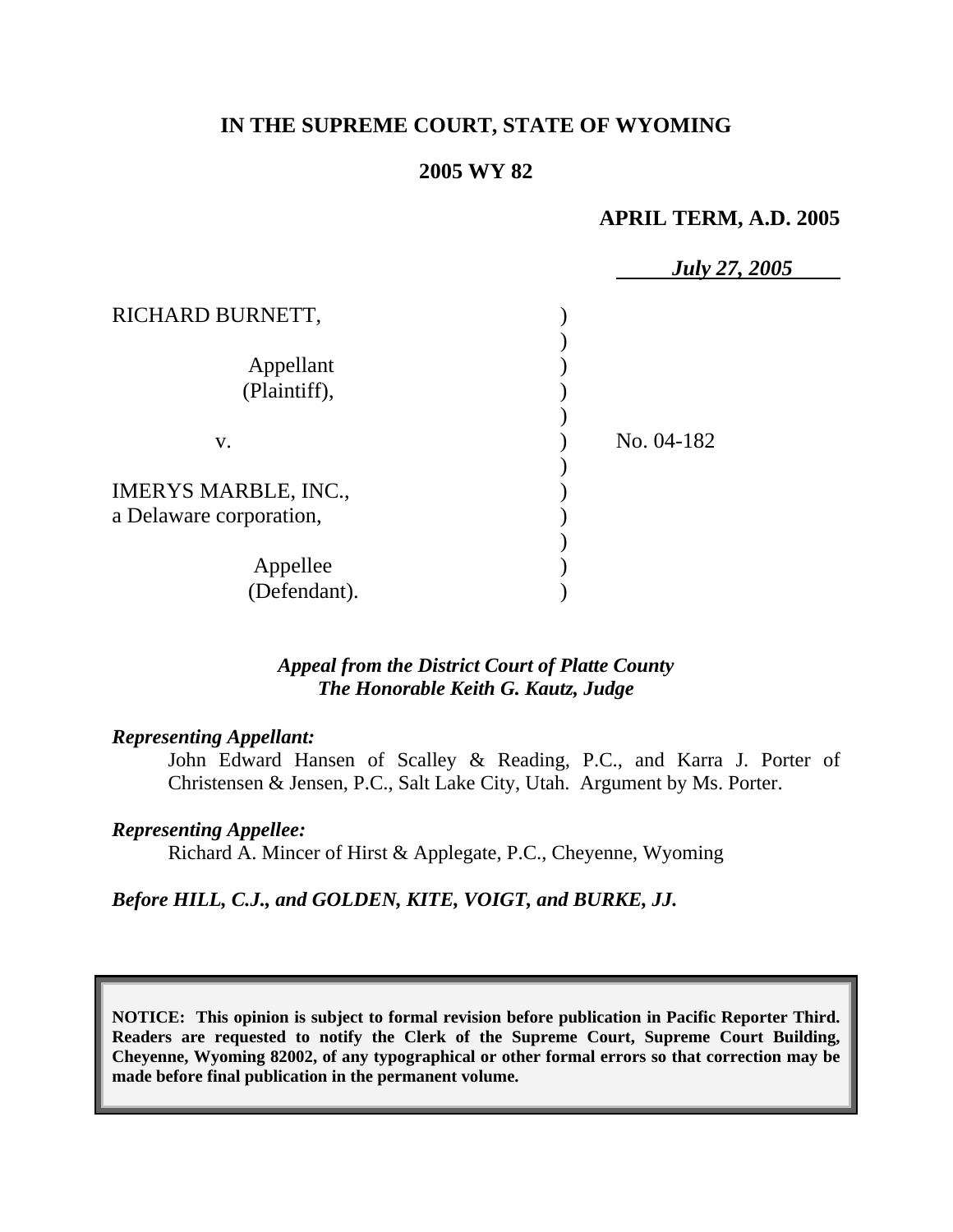# **GOLDEN**, Justice.

[¶1] Richard Burnett, an employee of Thurel Mason Trucking, was injured when he fell off his flat bed truck as he was placing tarps over a load of marble he had picked up at a facility owned by Imerys Marble, Inc. Burnett sued Imerys for negligence asserting Imerys had breached its duty of care to Burnett by, among other things, failing to comply with Mine Safety and Health Administration (MSHA) regulations. The district court determined Imerys owed no duty of care to Burnett and granted Imerys' motion for summary judgment. Burnett now appeals.

[**[**[2] We affirm.

## **ISSUES**

[¶3] Burnett presents one issue for review: "Did the trial court incorrectly rule that 30 C.F.R. § 56.15005 did not create a duty on the part of defendant Imerys to provide fall protection for Richard Burnett?" Imerys rephrases the issue slightly but agrees this is the only issue on appeal.

# **FACTS**

[¶4] Imerys owns a calcium carbonate mine near Wheatland, Wyoming. Imerys' facilities include a mine where the material is extracted, a plant where the material is processed, and a warehouse where the material is loaded onto trucks for transport. The warehouse is near the processing facility. However, the actual mine site is located approximately seventeen miles from the processing and warehouse facilities.

[¶5] Product stored in the warehouse is routinely loaded onto commercial trucks for delivery to Imerys' customers. Imerys and the commercial trucking companies that deliver its products have an independent contractor relationship. Imerys requires that all loads of its product leaving its warehouse either be in an enclosed van or "tarped." "Tarping" generally requires the use of two tarps, laid out from atop the load and then fastened to the side of the trailer with tie-downs. Imerys does not provide an area specifically for tarping but does specify where it does not want truckers tarping their load, which is generally the processing area. Imerys likewise does not provide any fall protection for the tarping process. However, "tarping" a load is not unique for product loaded at Imerys, and a typical tarping procedure does not include the use of fall protection. For instance, Burnett, as an employee of Thurel Mason Trucking, tarps approximately ninety percent of the loads that he hauls, most of which have no connection to Imerys. The tarps themselves are provided by Thurel Mason Trucking, and Thurel Mason Trucking pays its drivers an additional ten dollars each time they are required to tarp a load. Burnett was trained how to tarp his load by Thurel Mason Trucking, and no one at Imerys instructed Burnett on how to tarp his load.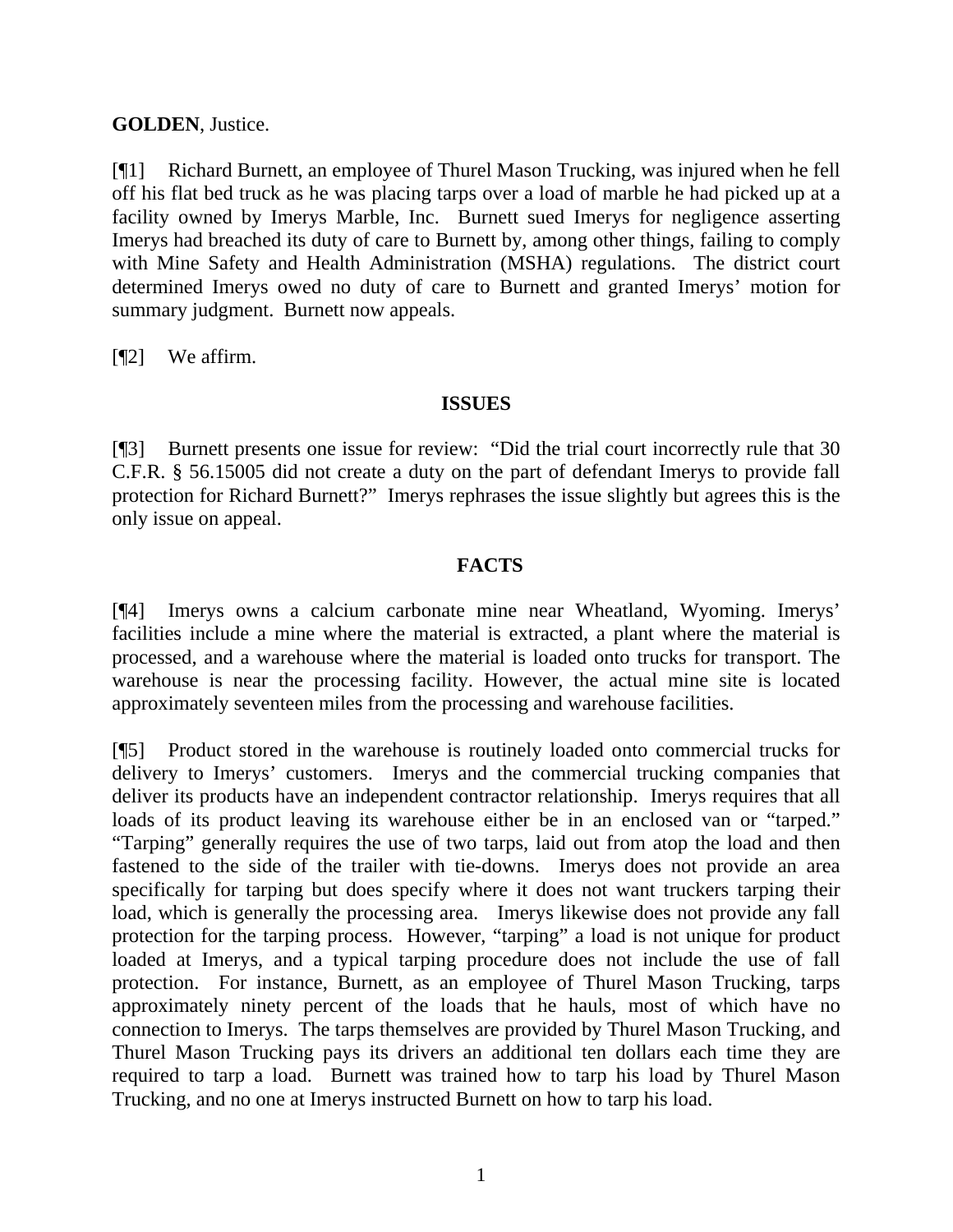[¶6] On July 2, 2001, Burnett arrived at Imerys' warehouse to pick up a load of Imerys' product. After Imerys personnel loaded Burnett's flat bed truck to his satisfaction, he asked them if they could place the tarps on top of the load with the forklift because each tarp weighed about one hundred pounds. Imerys personnel did so. Burnett then drove his truck to an open area across the road from Imerys' warehouse and began tarping his load. Burnett climbed to the top of the load to roll out the tarps. As he was finishing with the second tarp, Burnett lost his footing and fell off the top of the load, hitting the trailer and landing on the ground. Burnett fell about seven and one half feet and suffered severe injuries, including broken ribs and a broken hip.

[¶7] Following Burnett's accident, MSHA investigated the incident. MSHA cited Imerys for a violation of 30 C.F.R. § 56.15005 (2004), which states:

> Safety belts and lines shall be worn when persons work where there is danger of falling; a second person shall tend the lifeline when bins, tanks, or other dangerous areas are entered.

Rather than contest the citation, Imerys decided to implement a system of fall protection, and the citation was terminated. Imerys nevertheless maintains that this MSHA regulation does not apply in this instance.

[¶8] On May 31, 2002, Burnett filed suit against Imerys asserting, among other things, that Imerys was negligent because it breached its duty of care by failing to comply with MSHA regulations. Imerys filed a motion for summary judgment claiming that the MSHA regulations do not create a legal duty to provide fall protection to truck drivers who are tarping loads on their own trucks as an ordinary and common part of the truck driving business. Specifically, Imerys argues that the regulations do not apply to nonminers not exposed to mine hazards. Additionally, citing *Jones v. Chevron*, 718 P.2d 890 (Wyo. 1986), Imerys claims that even if the regulations applied, under Wyoming law an owner is not obligated to protect the employees of an independent contractor from hazards which are incidental to, or part of, the very work the contractor was hired to perform.

[¶9] The district court granted Imerys' motion for summary judgment finding that the MSHA regulation did not apply because Burnett was not at a mine and was not a miner as defined by MSHA. The district court noted Burnett had parked his truck in a vacant field away from Imerys' warehouse and processing facility and was miles from where the marble was mined. Therefore, the hazard he faced was not related to mining but instead trucking. Accordingly, the district court concluded that Imerys owed no duty of care to Burnett. Burnett now appeals.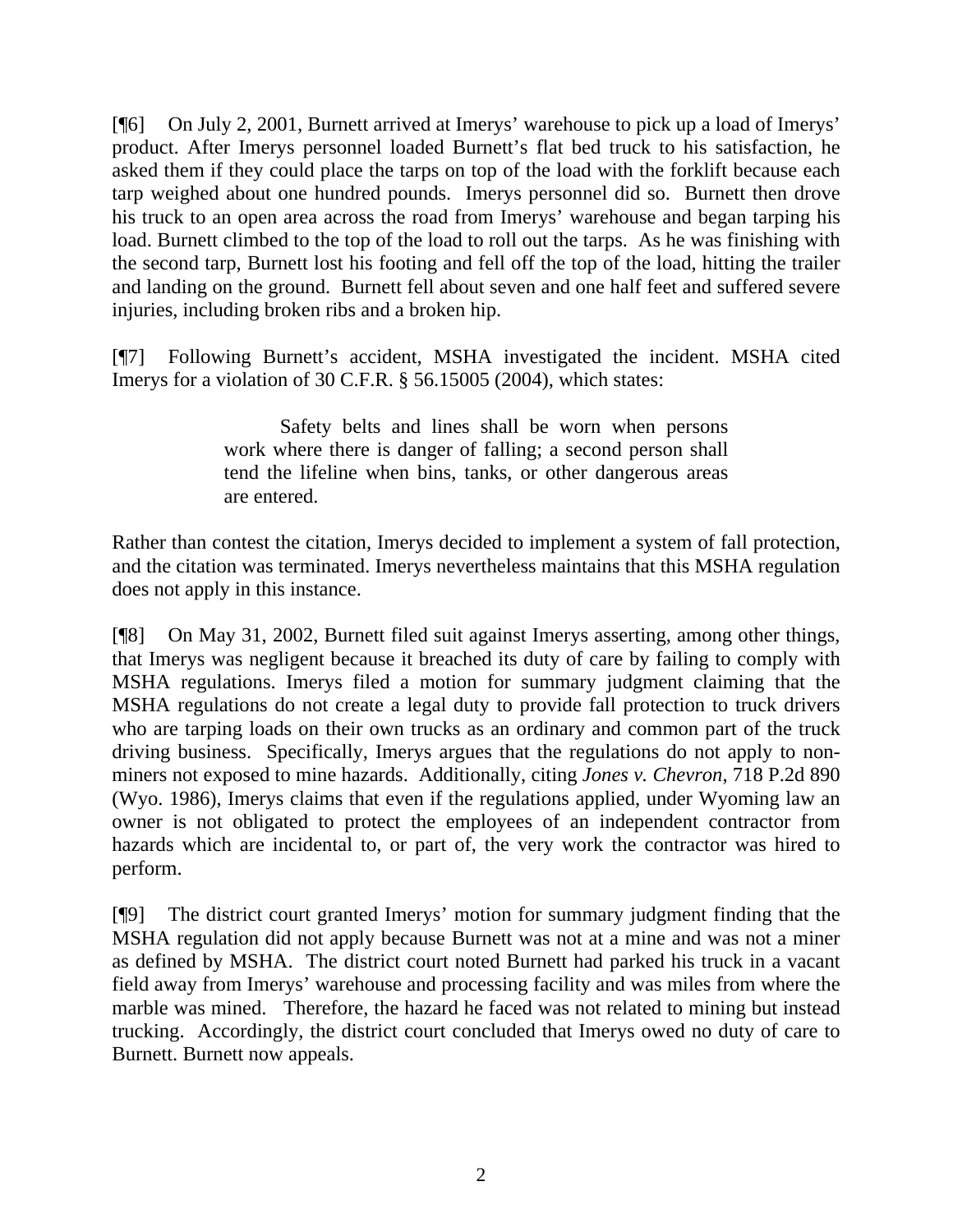### **STANDARD OF REVIEW**

[¶10] We have noted many times:

When we review the granting of a summary judgment, we employ the same standards and use the same materials as were employed and used by the trial court. We examine the record from the vantage point most favorable to the party who opposed the motion, and we give that party the benefit of all favorable inferences that may fairly be drawn from the record. Summary judgment is appropriate only when no genuine issue as to any material fact exists and the prevailing party is entitled to have a judgment as a matter of law. A genuine issue of material fact exists when a disputed fact, if it were proven, would have the effect of establishing or refuting an essential element of the cause of action or defense which the parties have asserted. We review a grant of summary judgment deciding a question of law de novo and afford no deference to the trial court's ruling.

*Act I, LLC v. Davis*, 2002 WY 183, ¶9, 60 P.3d 145, ¶9 (Wyo. 2002) (citing *Bevan v. Fix*, 2002 WY 43, ¶13, 42 P.3d 1013, ¶13 (Wyo. 2002); *Hirschfield v. Bd. of Cty. Comm'rs of Teton Cty*., 944 P.2d 1139, 1141 (Wyo. 1997)). Whether a regulation imposes a duty of care is a question of law. *Distad v. Cubin*, 633 P.2d 167, 171 (Wyo. 1981).

### **DISCUSSION**

[¶11] As noted in the fact section, Imerys was cited by MSHA personnel following Burnett's accident for failure to comply with the MSHA regulation. The correctness of that decision is not the issue before us. Instead, the only issue presented by this appeal is whether 30 C.F.R. § 56.15005 imposes a duty of care on Imerys for Burnett's benefit under Wyoming law. We have indicated that questions regarding whether a statute or regulation defines a duty of care will be resolved under the Restatement (Second) of Torts. *Distad,* 633 P.2d at 175. In *Distad,* we specifically cited the Restatement (Second) of Torts § 286, which provides:

> The court may adopt as the standard of conduct of a reasonable man the requirements of a legislative enactment or an administrative regulation whose purpose is found to be exclusively or in part

> (a) to protect a class of persons which includes the one whose interest is invaded, and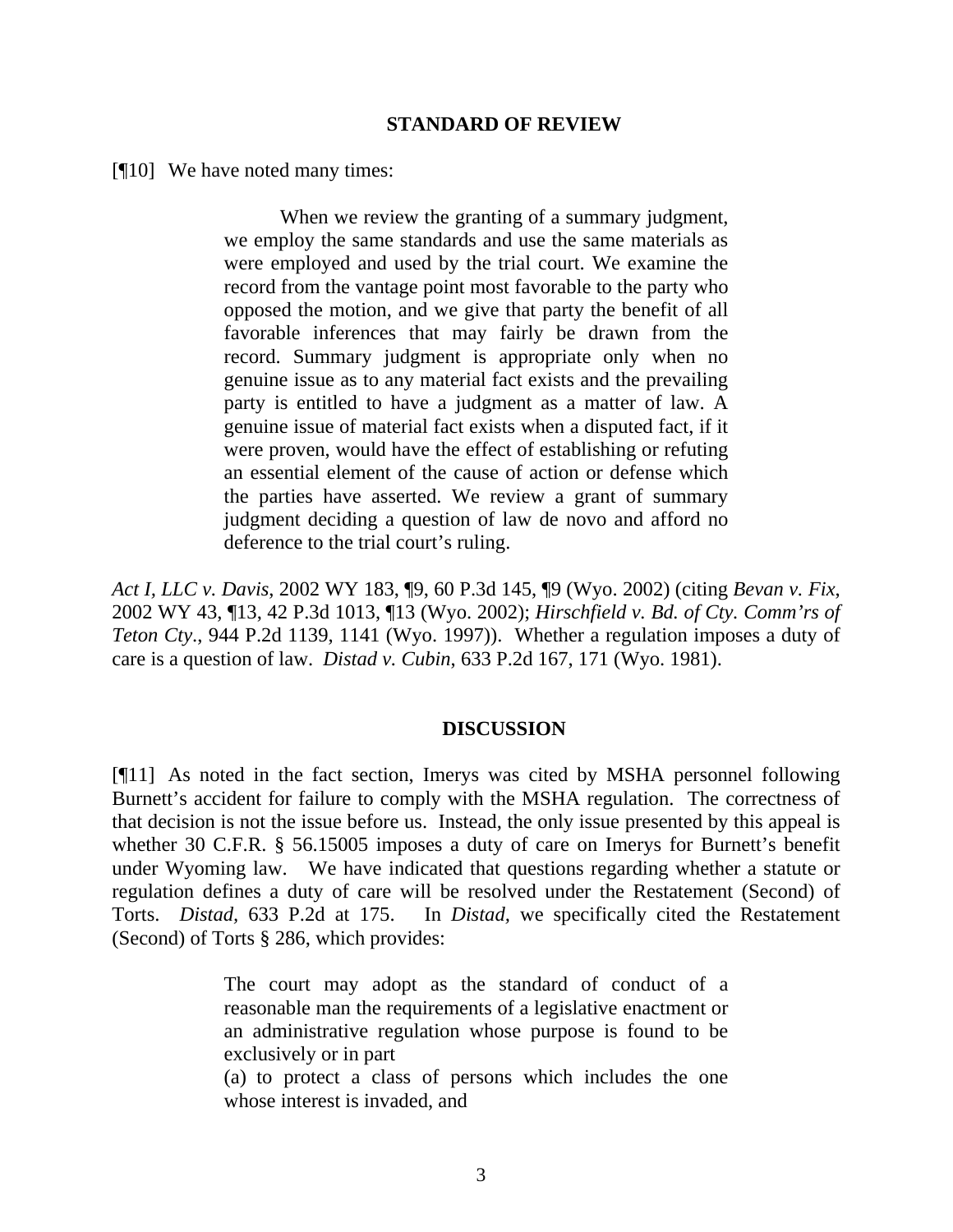(b) to protect the particular interest which is invaded, and (c) to protect that interest against the kind of harm which has resulted, and (d) to protect that interest against the particular hazard from which the harm results.

*Distad,* at 175*.* A court will not adopt an administrative regulation as the standard of care if its purpose is to protect a class of persons other than the one whose interests are invaded. *Id*. (citing Restatement (Second) of Torts § 288). Accordingly, in deciding whether the MSHA regulation creates a duty in this instance we must look to the purpose of the regulation in question.

[¶12] The MSHA regulations were created pursuant to the Federal Mine Safety and Health Act of 1977 (Mine Act). Therefore, to determine whether the MSHA regulation creates a duty of care under these facts, it is necessary to consider the purpose and scope of the Mine Act itself. When adopting the Mine Act, "Congress was plainly aware that the mining industry is among the most hazardous in the country" and designed the Act to improve the health and safety at the Nation's mines. *Herman v. Associated Elec. Co-op., Inc.*, 172 F.3d 1078, 1081 ( $8<sup>th</sup>$  Cir. 1999). Congress expressly declared the purpose of this Act as follows:

## § 801. **Congressional findings and declaration of purpose**

Congress declares that—

(a) the first priority and concern of all **in the coal or other mining industry** must be the health and safety of its most precious resource--the **miner**;

(b) deaths and serious injuries from unsafe and unhealthful conditions and practices **in the coal or other mines** cause grief and suffering to **the miners** and to their families;

(c) there is an urgent need to provide more effective means and measures for improving the working conditions and practices **in the Nation's coal or other mines** in order to prevent death and serious physical harm, and in order to prevent occupational diseases **originating in such mines**;

\* \* \* \*

 $(g)$  it is the purpose of this chapter  $(1)$  to establish interim mandatory health and safety standards and to direct the Secretary of Health and Human Services and the Secretary of Labor to develop and promulgate improved mandatory health or safety standards to protect the health and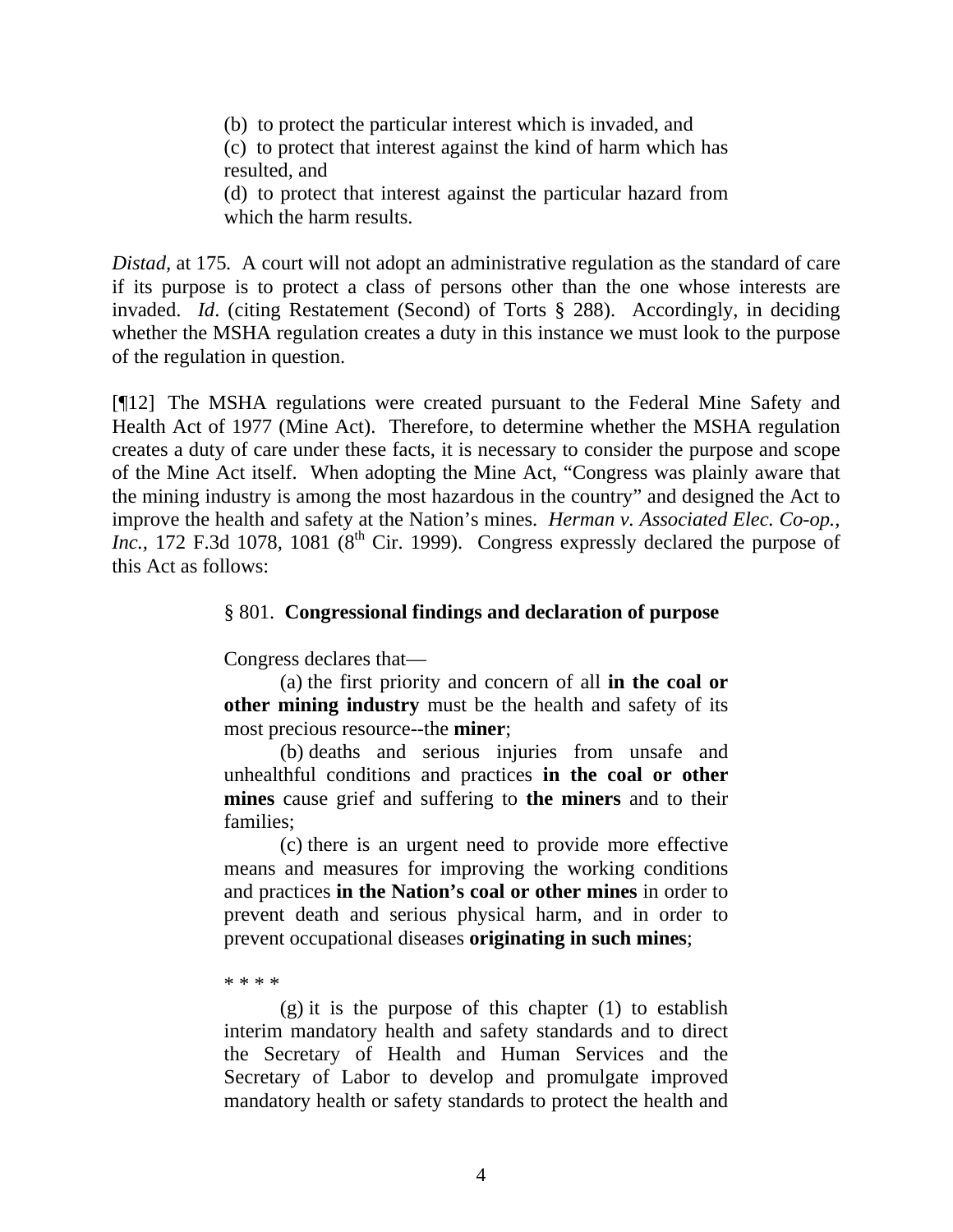safety of the **Nation's coal or other miners**; (2) to require that each operator **of a coal or other mine and every miner in such mine** comply with such standards; (3) to cooperate with, and provide assistance to, the States in the development and enforcement of effective State **coal or other mine** health and safety programs; and (4) to improve and expand, in cooperation with the States and **the coal or other mining industry**, research and development and training programs aimed at **preventing coal or other mine accidents** and occupationally caused diseases in the industry.

30 U.S.C. § 801 (2000) (emphasis added). As can be seen by the plain language of § 801, the purpose of the Mine Act is to protect **miners** working in **mines**.

[¶13] Both "miner" and "mine" are defined in 30 U.S.C. § 802 (2000), which provides:

(g) "miner" means any individual working in a coal or other mine;

 $(h)(1)$  "coal or other mine" means  $(A)$  an area of land from which minerals are extracted in nonliquid form or, if in liquid form, are extracted with workers underground, (B) private ways and roads appurtenant to such area, and (C) lands, excavations, underground passageways, shafts, slopes, tunnels and workings, structures, facilities, equipment, machines, tools, or other property including impoundments, retention dams, and tailings ponds, on the surface or underground, used in, or to be used in, or resulting from, the work of extracting such minerals from their natural deposits in nonliquid form, or if in liquid form, with workers underground, or used in, or to be used in, the milling of such minerals, or the work of preparing coal or other minerals, and includes custom coal preparation facilities. In making a determination of what constitutes mineral milling for purposes of this chapter, the Secretary shall give due consideration to the convenience of administration resulting from the delegation to one Assistant Secretary of all authority with respect to the health and safety of miners employed at one physical establishment[.]

[¶14] Considering these two sections and the facts of these circumstances, we must conclude that Burnett is not among the class of persons the Mine Act is intended to protect. First, Burnett is not a miner because he is not an individual working in a mine.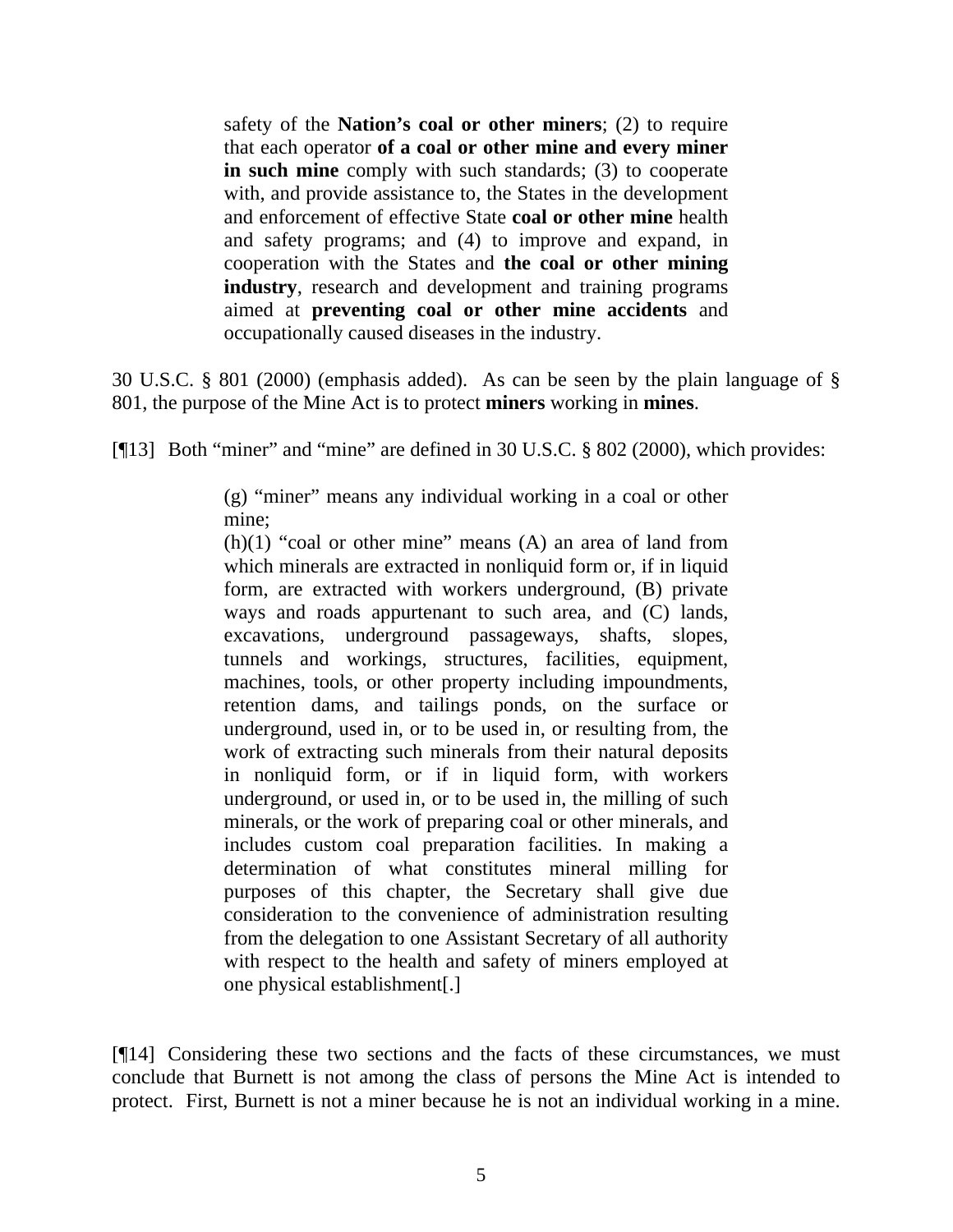While the definition of "mine" is broad enough to include milling facilities such as Imerys' processing facility, it is clear that Burnett does not work in that facility and is not allowed in that facility when tarping his load. Burnett does get his truck loaded at the warehouse but no processing takes place at the warehouse. Furthermore, Burnett was not even at the warehouse when the accident occurred. Instead, he was in an open field across from the warehouse. Burnett is not a miner. He is a commercial truck driver who occasionally transports products produced in a mine.

[¶15] Second, it is clear that the purpose of the Mine Act is to protect against the hazards associated with mining. As the district court recognized, the hazard that Burnett encountered was not a mining hazard but a hazard of his job as a commercial trucker. Indeed, Burnett acknowledged that tarping was a normal part of his job as a trucker. He tarped approximately ninety percent of his loads, many of which are in no way related to Imerys or other mining operations. Thus, Burnett's accident was not a product of the hazard the Mine Act was intended to protect against. Accordingly, we must conclude that the requirements of Restatement (Second) of Torts § 286 are not met.

[¶16] Burnett argues that even though the Mine Act references the terms "mines" and "miners," the actual regulation at issue, 30 C.F.R. § 56.15005, uses the terms "person" and "where there is a danger of falling." Therefore, he asserts that § 56.15005 was intended to protect a broader class of persons in broader circumstances. We agree that the language of §56.15005 does not use the terms "mine" and "miner" like the Mine Act itself. Nevertheless, the regulations must still be considered in the context of the Mine Act under which they are promulgated. Absent such a limitation, the words in the MSHA regulations could conceivably extend to unfathomable lengths. *Herman,* 172 F.3d at 1081-82. *See also Bush & Burchett, Inc. v. Reich*, 117 F.3d 932, 936-37 (6th Cir. 1997). Although Congress intended the Mine Act to be given broad interpretation to achieve its goals, its coverage is not without limit. *Herman,* 172 F.3d at 1081-82. When considering the regulations associated with the Mine Act to determine if they impose a duty under Wyoming law we must keep the intent and purpose of that Act in mind. When doing so, it is clear that every person whose business simply brings him into contact with minerals does not fall within the coverage of the MSHA regulation. *Id*. at 1082.

[¶17] In that respect, while § 56.15005 extends to "persons" where there is a danger of falling, the regulation is still clearly limited to the operations of a mine. Indeed, 30 C.F.R. 56.1 (2004) states, "This part 56 sets forth mandatory safety and health standards for each surface metal or nonmetal mine, including open pit mines, subject to the Federal Mine Safety and Health Act of 1977." Once again, the regulations themselves make it clear that their application extends to operations at a mine. As discussed above, no mining operations take place where Burnett's accident occurred.

[¶18] Additionally, we consider the reasoning of other courts considering MSHA regulations. Although not completely analogous because the entity cited for a violation